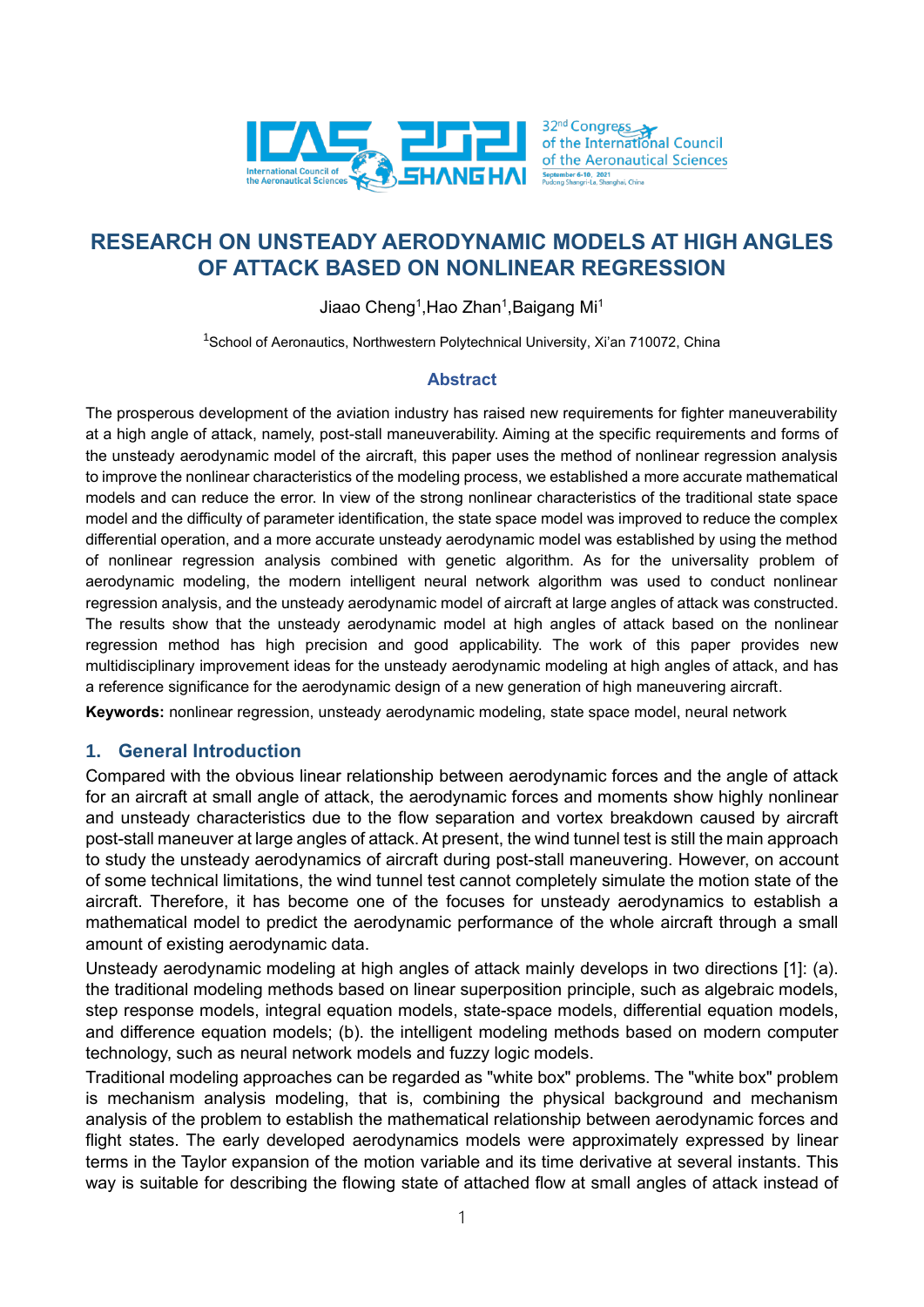high angles of attack. In the 1970s, Tobak [\[2\]](#page-10-1) adopted the step response method to give the general form of the nonlinear mathematical model of unsteady aerodynamic force, and established the integral form of unsteady aerodynamic model. Although this method was effective, the motion equation of aircraft was in differential form, so it was difficult to connect the integral model of unsteady nonlinear aerodynamic forces with the differential equations of aircraft motion. Therefore, this integral model had not been widely used. On this basis, Goman [\[3\]](#page-10-2) rewrote the above ordinary differential equations into an input-state-output dynamic system by introducing the internal state variable of the flow field, and established the state space model of unsteady aerodynamics. Studies showed that the unsteady aerodynamic state space model can well reflect the unsteady nonlinear aerodynamic properties of aircraft at large angles of attack.

In contrast to traditional modeling methods, modern intelligent modeling approaches are "black box" problems. The "black box" model itself, as a model of the system, does not require explicit mathematical expressions like the state space model. Modern intelligent models have strong autonomous learning ability and no limits on the number of parameters, so it is suitable for unsteady aerodynamic modeling [\[4\]](#page-10-3)[\[5\].](#page-10-4)

In view of the numerical calculation results of typical NACA0012 airfoil [\[6\],](#page-10-5) this paper aims at and establishing an improved unsteady aerodynamic state space model at high angles of attack by using nonlinear regression analysis and genetic algorithm. Meanwhile, the modern intelligent neural network is applied into nonlinear regression analysis, and a more applicable unsteady aerodynamic neural network model at high angles of attack is developed.

# **2. Numerical Calculation Method and Verification**

# 2.1 Computational Models and Grids

Unsteady aerodynamic modeling of aircraft at large angles of attack requires a large amount of aerodynamic data. In this paper, a typical NACA0012 airfoil is used for Computational Fluid Dynamics (CFD) method to obtain the required data for modeling. Computational simulations are performed by ANSYS FLUENT software [\[7\],](#page-10-6) which solves the 2D unsteady, incompressible Navier-Stokes equations based on a finite volume method, to examine the aerodynamic features of slotted wings and to visualize the flow distribution over wings. The accuracy of this package has been extensively validated against several experimental and numerical studies in flapping wing aerodynamics [\[8\].](#page-10-7) The relative thickness of the airfoil is 12.0%, the maximum thickness is at 30.9% of the chord length, and the chord length of the airfoil is  $c = 1000$ mm. [Figure 1](#page-2-0) and [Figure 2](#page-2-1) show the structured mesh used in the numerical calculation. The total mesh amount is about 200,000. We adopt the overset moving grid method to realize the motion of the airfoil. The calculation region of the background grid is composed of a semicircular region and a rectangular region. The *ƙ–ω* SST turbulence model was chosen for this CFD study. The radius of the semicircular region is 30*c*, and the right-most point of the rectangular region from the trailing edge of the airfoil is also 30*c*. The inner mesh calculation area is similar to the background mesh, with a semi-circular area with a radius of 5*c*. The mesh height of the first layer in the boundary layer is about  $\,5{\times}10^{-3}\,mm$  , and the *y* plus value was taken to be 1 when we calculate the mesh height of the first layer, which is consistent with the *ƙ–ω* SST turbulence model.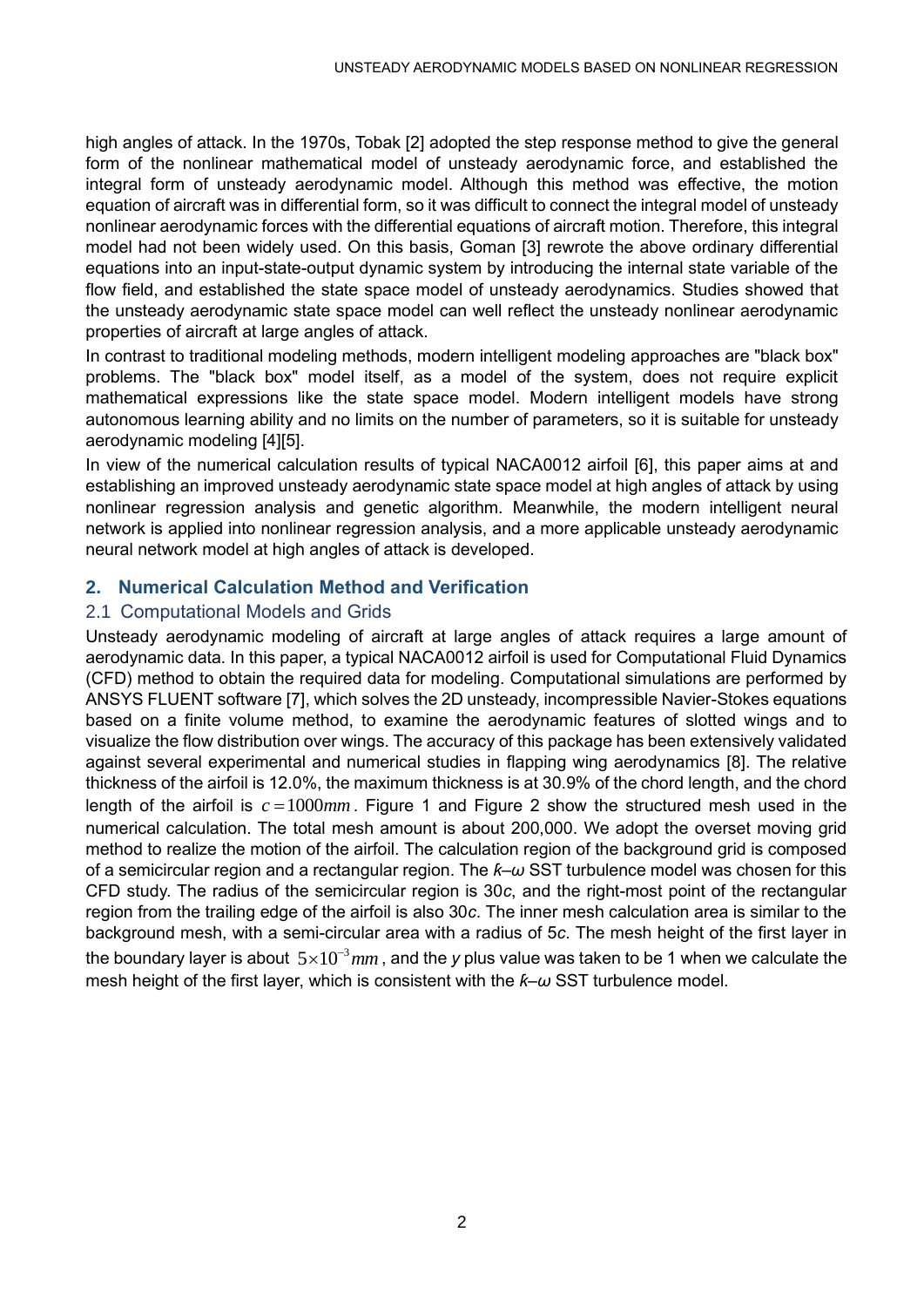

<span id="page-2-0"></span>Figure 1 - The overset mesh system for numerical simulation: background mesh and component mesh.



<span id="page-2-1"></span>Figure 2 – The enlarged view of the component mesh around the NACA0012 airfoil.

### 2.2 Calculation Method and Verification

The numerical simulation method used in this paper is solving the two-dimensional Reynolds average Navier-Stokes equation, whose integral form is:

integral form is:  
\n
$$
\frac{\partial}{\partial t} \iint_{\Omega} Q d\Omega + \int_{\partial \Omega} F_C \cdot n dS = \int_{\partial \Omega} F_V \cdot n dS
$$
\n(1)

Wherein,  $\mathcal Q$  is the flow variable,  $F_{\mathcal C}$  and  $F_{\mathcal V}$  are respectively the non-viscous flux and viscous flux, and  $n$  is the outer normal vector of the control surface. Adopt the  $k - \omega SST$  (Shear Stress Transport) turbulence model. The model overcomes the shortcoming of the standard *k* − member turbulence model which is very sensitive to the variation of free flow parameters, and takes full advantage of the high accuracy of the  $k-\omega$  layer turbulence model for adverse pressure gradient flow. The governing equations are discretized by finite volume method, and the spatial discretization scheme is the second order upwind scheme. The far field boundary is the velocity inlet and pressure outlet, and the wall boundary adopts the no-slip wall condition.

In order to verify the correctness of the numerical calculation method used in this paper, we compare and verify the unsteady aerodynamic data of NACA0012 airfoil under forced pitch vibration.

For a NACA0012 airfoil, we force it to oscillate pitching around the center of gravity in the calculation, and the variation rule of angle of attack is:

$$
\alpha = \alpha_0 + \alpha_m \sin(\omega t) \tag{2}
$$

Wherein,  $\alpha_{_0}$  is the initial angle of attack,  $\alpha_{_m}$  is the amplitude, and  $k = \alpha c / 2V$  is the reduced vinerein,  $\alpha_0$  is the initial angle of attack,  $\alpha_m$  is the amplitude, and  $\kappa = \omega c/2v$  is the reduced<br>frequency. The calculation condition is:  $Ma = 0.6, \alpha_0 = 0^\circ, \alpha_m = 1^\circ, k = 0.808$ .Compare the calculated data with the experimental results in the literature [\[9\],](#page-10-8) and the results are shown in [Figure 3.](#page-3-0) At some angles of attack, there are some errors between the numerical results and the experimental ones, but they are in agreement with the experimental ones on the whole, which can accurately reflect the flow field variation rule of the airfoil in unsteady motion.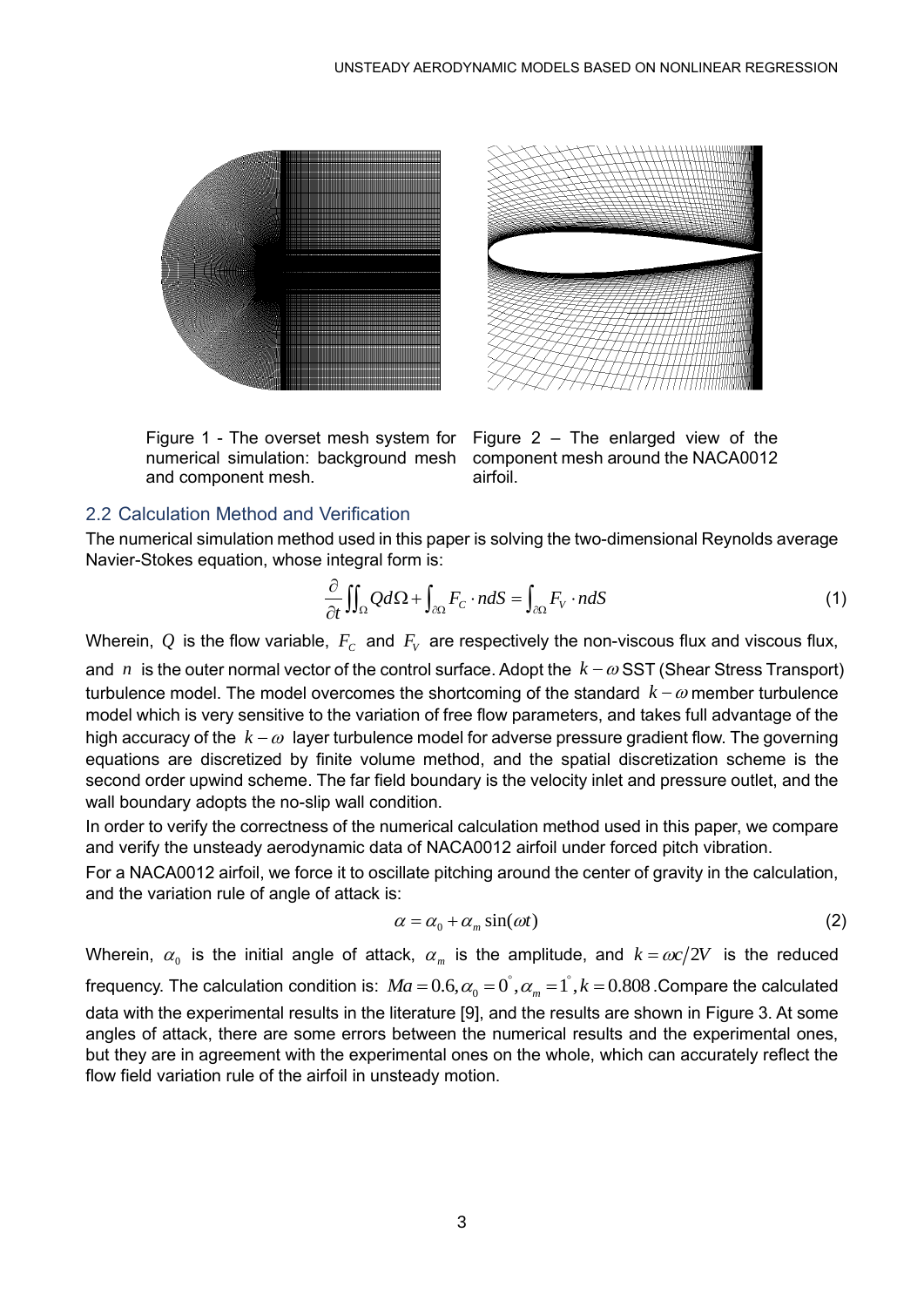

<span id="page-3-0"></span>Figure 3 - Comparison of present numerical results with experimental results from Koopaee [\[9\].](#page-10-8)

# **3. State Space Model Based on Nonlinear Regression**

#### 3.1 Principle and Improvement of State Space Model

The basic assumption of the state space model is that the hysteresis effect of aerodynamic forces at high angles of attack is mainly caused by the flow separation and vortex breakdown. Hence, the unsteady aerodynamic force can be represented by internal state variables related to the position of flow separation and vortex breakdown.

Goman [\[10\]](#page-10-9) introduced the position of the flow separation point as an internal state variable into the unsteady aerodynamic modeling to fully demonstrate the unsteady flow behavior. We use a dimensionless quantity  $\bar{x} = x/c \in [0,1]$  to describe the internal state variable, where  $x$  represents the distance from the separation point position to the leading edge of the wing, and  $\,c\,$  represents the chord length of the airfoil. When  $\bar{x} = 1$  , it means that the flow is attached at this time. On the contrary, when  $\bar{x}$  =  $0$  , it means that the separation point is located at the leading edge of the airfoil, that is, the flow is completely separated. The analysis of a large number of experimental data shows that the motion of the flow field around the two-dimensional airfoil can be expressed by a first-order differential equation:

$$
\tau_1 \frac{dx}{dt} + x = x_0 \left( \alpha - \tau_2 \dot{\alpha} \right)
$$
\n(3)

Where  $\tau_{_1}$  is the time constant in the process of changes of separation point position, and  $\tau_{_2}$ represents the time constant of separation lag when the rate of change of angle of attack is not zero. In steady state, the position of airflow separation point is mainly determined by the angle of attack, and its relation is:

$$
x_0(\alpha) = \frac{1}{1 + e^{\sigma(\alpha - \alpha^*)}}
$$
 (4)

Where  $\,\alpha^*\,$  represents the angle of attack when the separation point reaches the midpoint of the airfoil string in the steady flow state, and  $\,\sigma\,$  is the slope factor.

When an aircraft flies at a high angle of attack, there are many parameters related to flight state, such as angle of attack  $\alpha$  , pitch angle rate  $\,q$  , and so on. The aerodynamic forces and moments are not only related to the instantaneous value of these parameters, but also related to their unsteady change process. Therefore, when establishing an unsteady aerodynamic model with large angle of attack,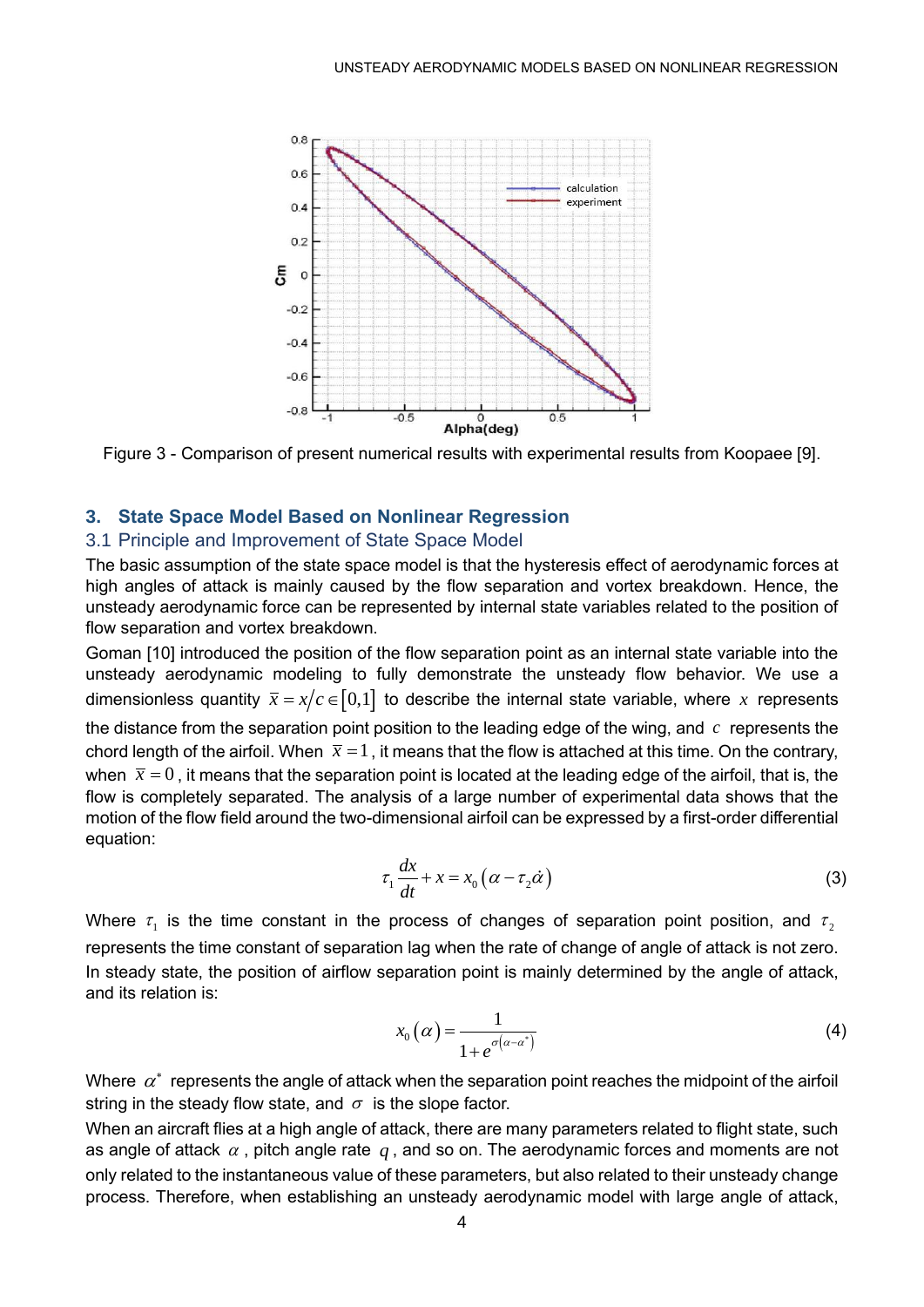the condition  $\dot{\alpha}$  =  $q$  should be taken into account. The expressions of aerodynamic forces and moments can be written as a function of flight state parameters and internal state variables:

$$
C_{y} = C_{y} (\overline{x}, \alpha, \dot{\alpha});
$$
  
\n
$$
C_{x} = C_{x} (\overline{x}, \alpha, \dot{\alpha});
$$
  
\n
$$
C_{m} = C_{m} (\overline{x}, \alpha, \dot{\alpha});
$$
\n(5)

Taking the lift coefficient  $\,C_{_y}\,$  as an example, in order to write the aerodynamic forces in the form of polynomials, we carry out the Taylor expansion of  $C_y$  and take it to the second order terms without<br>dimensionalization:<br> $C_y(\bar{x}, \alpha, \hat{\alpha}) = C_{y0} + C_{y\alpha}\alpha + C_{y\hat{\alpha}}\hat{\alpha} + \frac{1}{2} \Big[ C_{y\alpha^2}\alpha^2 + 2C_{y\hat{\alpha}\alpha}\hat{\alpha}\alpha + C_{y\hat{\alpha}^2}\hat{\alpha}^$ dimensionalization:

n:  
\n
$$
C_y \left( \overline{x}, \alpha, \hat{\alpha} \right) = C_{y0} + C_{y\alpha} \alpha + C_{y\hat{\alpha}} \hat{\alpha} + \frac{1}{2} \left[ C_{y\alpha^2} \alpha^2 + 2C_{y\hat{\alpha}\alpha} \hat{\alpha} \alpha + C_{y\hat{\alpha}^2} \hat{\alpha}^2 \right]
$$
\n(6)

where  $\,\hat{\dot\alpha}=\dot\alpha t^* \,$  is a dimensionless form of pitch Angle rate, and  $\,t^* \,$  represents the characteristic time of flow, which is accurately defined as  $t^* = c/2V$  , and V represents the velocity of uniform flow in the test.

In the above formulas, although the specific form of each partial derivative is unknown, they are all functions of the internal state variable  $\,\overline{x}$  , so we can use quadratic polynomial to approximate:

$$
C_{ya}(\bar{x}) = a_1 + b_1 \bar{x} + c_1 \bar{x}^2
$$
  
\n
$$
C_{y\hat{a}}(\bar{x}) = a_2 + b_2 \bar{x} + c_2 \bar{x}^2
$$
  
\n
$$
C_{ya\hat{a}}(\bar{x}) = 2(a_3 + b_3 \bar{x} + c_3 \bar{x}^2)
$$
  
\n
$$
C_{ya\hat{a}}(\bar{x}) = a_4 + b_4 \bar{x} + c_4 \bar{x}^2
$$
  
\n
$$
C_{y\hat{a}^2}(\bar{x}) = 2(a_5 + b_5 \bar{x} + c_5 \bar{x}^2)
$$
\n(7)

where  $a_i, b_i, c_i, i = 1, 2 \cdots 5$  are all constants.

Similarly, the state space model of drag coefficient  $\,C_d^{} \,$  and pitching moment coefficient  $\,C_m^{} \,$  can also be obtained by this method.

So far, we have derived the relationship between aerodynamic forces, internal state variables and flight parameters, that is, the state space mathematical form of the unsteady aerodynamic coefficients for the aircraft at large angles of attack:

$$
\tau_1 \frac{dx}{dt} + x = x_0 \left( \alpha - \tau_2 \dot{\alpha} \right)
$$

$$
C_y \left( \overline{x}, \alpha, \hat{\alpha} \right) = C_{y0} + C_{y\alpha} \alpha + C_{y\hat{\alpha}} \hat{\alpha} + \frac{1}{2} \left[ C_{y\alpha^2} \alpha^2 + 2C_{y\hat{\alpha}\alpha} \hat{\alpha} \alpha + C_{y\hat{\alpha}^2} \hat{\alpha}^2 \right]
$$

**Where** 

$$
C_{ya}(\overline{x}) = a_1 + b_1\overline{x} + c_1\overline{x}^2
$$
  
\n
$$
C_{y\dot{a}}(\overline{x}) = a_2 + b_2\overline{x} + c_2\overline{x}^2
$$
  
\n
$$
C_{y\dot{a}^2}(\overline{x}) = 2(a_3 + b_3\overline{x} + c_3\overline{x}^2)
$$
  
\n
$$
C_{y\dot{a}\dot{\alpha}}(\overline{x}) = a_4 + b_4\overline{x} + c_4\overline{x}^2
$$
  
\n
$$
C_{y\dot{a}^2}(\overline{x}) = 2(a_5 + b_5\overline{x} + c_5\overline{x}^2)
$$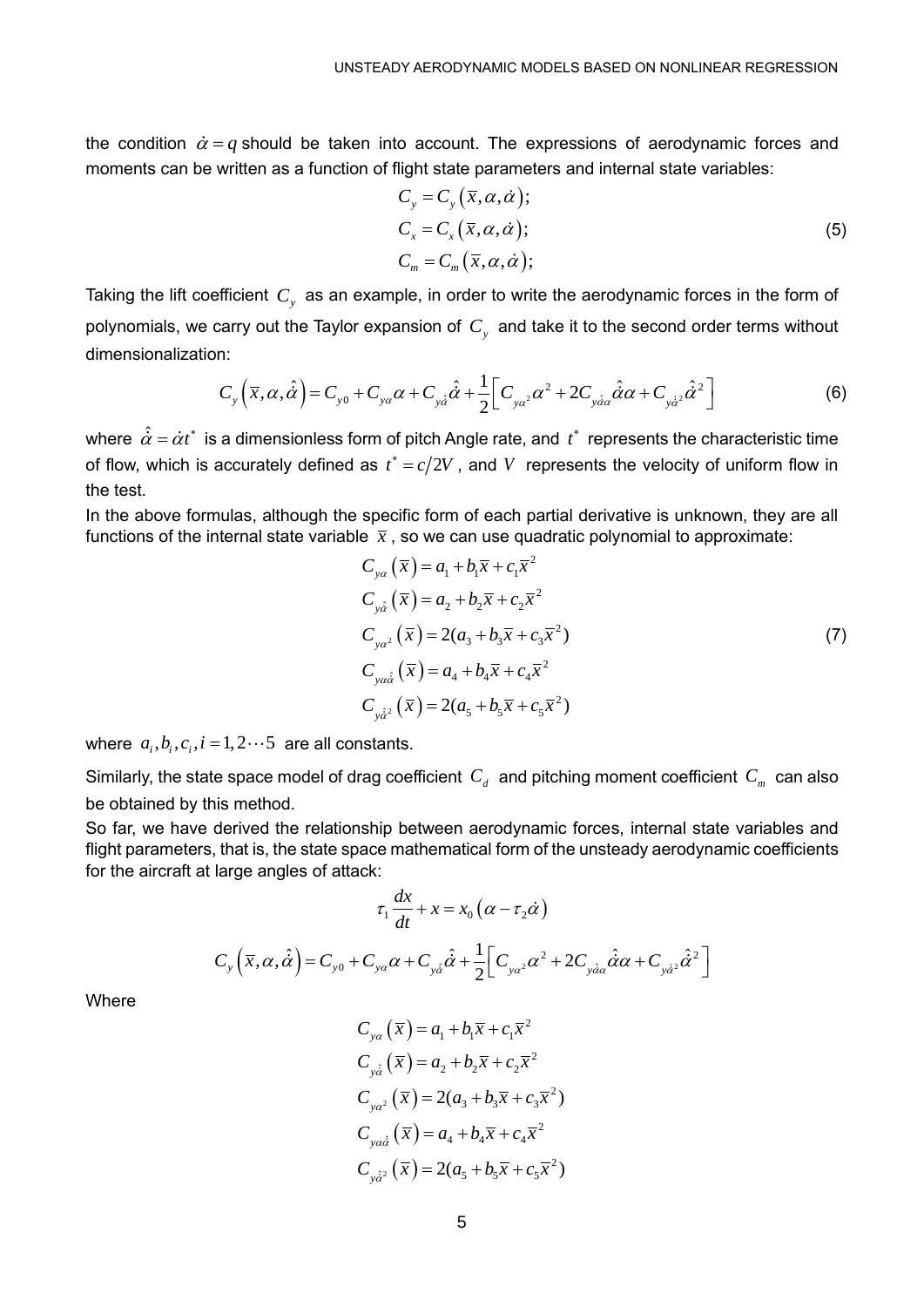In the Goman's model, only the factor of angle of attack is taken into account as the airflow separation factor. In the rapid pitching motion, the pitching angle velocity has a certain damping effect on the changes of the angle of attack. Meanwhile, in order to reduce the error caused by the differential operation in the above formula, the revised formula of airflow separation point is introduced in this paper:

$$
x(\alpha, \dot{\alpha}) = \frac{1}{1 + e^{\sigma(\alpha - \alpha^* - \tau_1 \dot{\alpha} - \tau_2 q)}}
$$
(8)

The new separation point model is reconstructed by adding new parameters in combination with the characteristics of unsteady flow field based on the static separation point model. This model has clear physical meaning and solves the problem of complex differential equation calculation and large errors in the Goman's model.

#### 3.2 Method and Process of Model Identification

After the mathematical form of the unsteady aerodynamic state space model is determined, the undetermined parameters in the model are obtained according to the identification criteria and numerical simulation data, namely parameter identification, which is an important step in model establishment [\[11\].](#page-10-10) Parameter identification includes identification criterion and optimization algorithm. Under unsteady conditions, the input is  $\{ \alpha(t), q(t), 0 < t < T \}$ , and the aerodynamic coefficient obtained by the numerical simulation method at each time is  $\{C_{\mathbf{y}}(t_i), i \!=\! 0, 1, 2 \ldots, n\}$  . And the aerodynamic force coefficient under the corresponding condition is  $\{\hat{C}_y(t_i), i\!=\!0,1,2...,n\}$  , where derodynamic force coenicient under the corresponding condition is  $\{C_y(t_i), i=0,1,$ <br> $t_0 = 0 < t_1 < ... < t_i < t_{i+1} < ... < t_n = T$ . Then get the quadratic difference of the model:

$$
Q = \frac{1}{n+1} \sum_{i=0}^{n} [C_{y}(t_i) - \hat{C}_{y}(t_i)]^2
$$
\n(9)

We select a set of parameters to minimize the error  $\varrho$  as the final parameters of the mathematical model.

Considering the highly nonlinear characteristics of aerodynamic forces in unsteady state, we adopt the nonlinear regression analysis method for parameter identification to establish a more accurate model. The so-called nonlinear regression analysis is to establish the function expression of the regression relationship between the dependent variables and the independent variables by using mathematical statistics method on the basis of a large number of observed data. When this relationship is nonlinear, it is called nonlinear regression. For the general nonlinear regression problem, the nonlinear regression is transformed into linear regression by variable transformation, and then the linear regression method is adopted to solve it. However, for the nonlinear regression problem, which is often encountered in practical scientific research and cannot be dealt with linearly, a new solution is needed. In the modeling process, we take advantage of genetic algorithm, which has good global search ability and is not easy to fall into local optimal. We apply the genetic algorithm to the nonlinear regression analysis, aiming to identify the unknown parameters in the model and improve the accuracy of the model.

#### 3.3 Comparison of State Space Model and Simulation Data

Based on the unsteady aerodynamic data calculated by the numerical method, we use nonlinear regression analysis approach to obtain the predicted values of the unsteady aerodynamic state space model of the aircraft at large angles of attack and compare them. The comparison between the predicted values of the state space model and the calculated value of CFD method is illustrated in [Figure 4.](#page-6-0) The calculation conditions are: velocity  $V = 68 m/s$ , law of model motion  $\alpha = \alpha_0 + \alpha_m \sin(\omega t)$ , where  $\alpha_0 = 9^\circ$ ,  $\omega = 10.88928$ ,  $\alpha_m = 5^\circ, 10^\circ$ . The corresponding reduced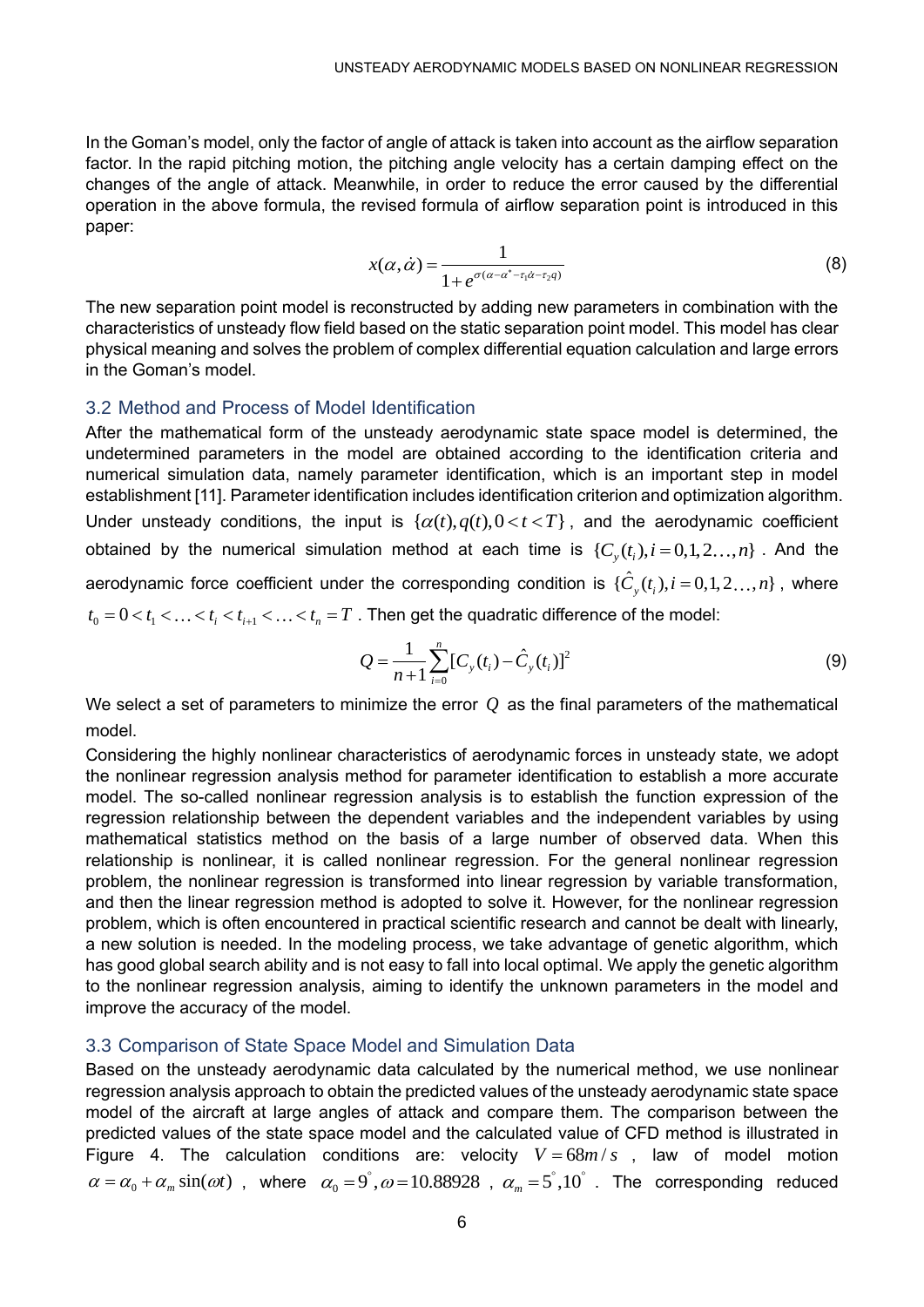

frequency  $k = \omega c / 2V = 0.08$  .  $C_l, C_d, C_m$  represents lift coefficient, drag coefficient and pitching moment coefficient, respectively.

<span id="page-6-0"></span>(d)  $\alpha_0 = 9^\circ, \alpha_m = 10^\circ, C_l$ (e)  $\alpha_0 = 9^\circ, \alpha_m = 10^\circ, C_d$  (f)  $\alpha_0 = 9^\circ, \alpha_m = 10^\circ, C_m$ Figure 4 - Comparison between the predicted values of the state space model and the calculated value of CFD method

It can be seen from the figure that the improved state space model established by the nonlinear regression method has high prediction accuracy. Especially when the amplitude and angle of attack are small, the output error of the model can reach 10<sup>-4</sup>~10<sup>-6</sup>. When the amplitude and angle of attack increase, the model can also predict the corresponding aerodynamic forces well, and accurately reflect the variation trend of aerodynamic coefficients. However, it is noted that when the angle of attack increases further, there is a certain deviation between the output values of the model and the calculated values of CFD method, especially the prediction error of the pitching moment coefficient is relatively large. We analyze the reasons as follows: (1) The accuracy of the parameter identification method used in model establishment is limited, and the absolute value of the pitching moment coefficient is small compared with the lift coefficient and drag coefficient, resulting in the inability to obtain a completely accurate pitching moment coefficient model; (2) When the aircraft is pitching at a high angle of attack, the vortex structure on the upper surface of the airframe is asymmetrical from left to right, and the asymmetry of flow will produce non-negligible lateral moments. These all lead to a high degree of non-linearity of the aerodynamic force, so large errors will occur when establishing a aerodynamic model at large angles of attack. These possible reasons require further improvement of the expression form of unsteady aerodynamic state space model at large angles of attack and parameter identification method in the future research.

#### **4. Intelligent Model Based on Nonlinear Regression**

# 4.1 Principles of Neural Network Modeling

The basic idea of neural network is to simulate the nervous system of human brain from the perspective of bionics, so that machines can perceive things, reason logically and learn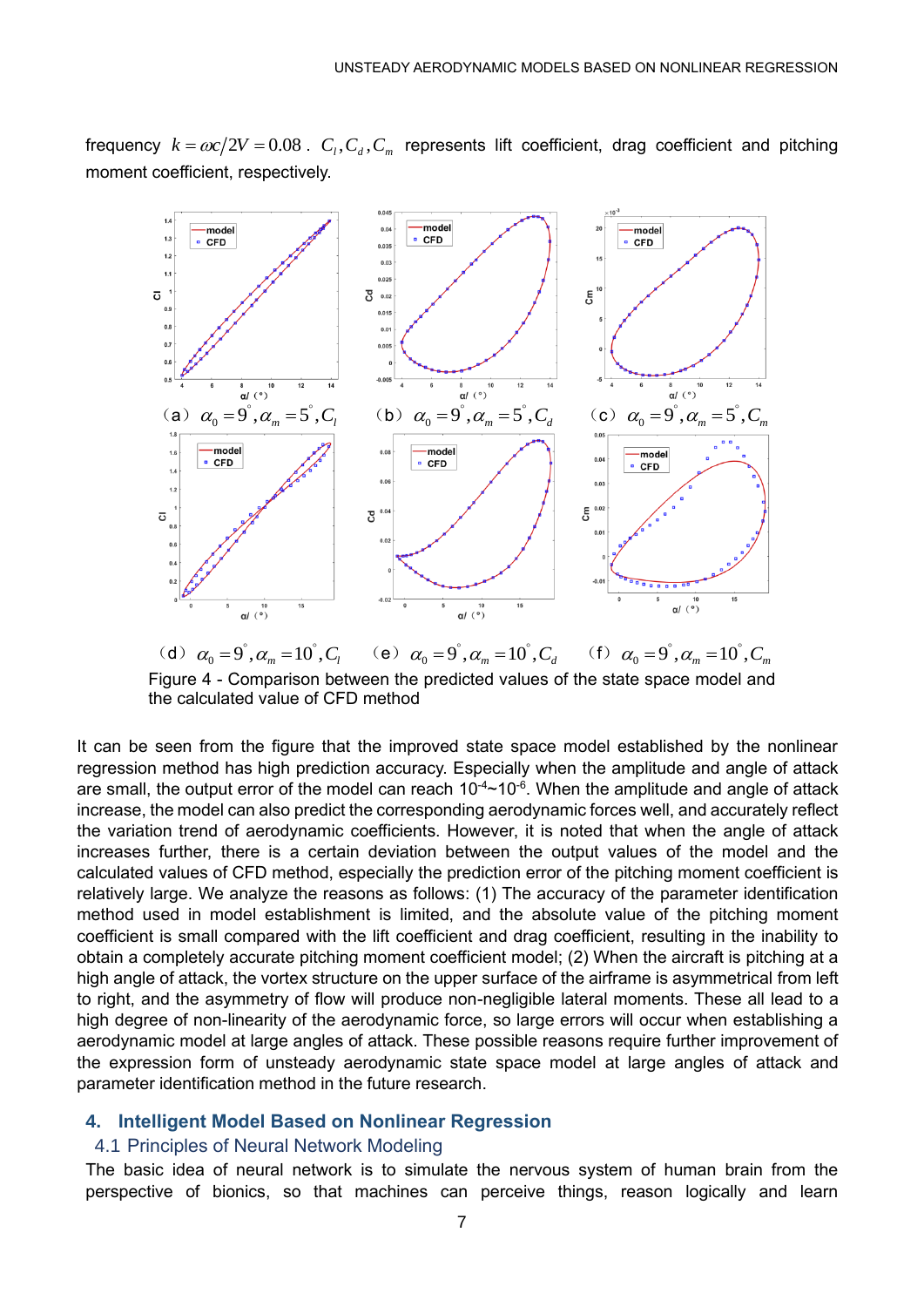autonomously just like human brains. In the field of function approximation, Back Propagation (BP) neural network, which is a multi-layer feed forward neural network, usually consists of input layer, hidden layer and output layer, is widely used [\[12\].](#page-10-11) It is named because the network training adopts error Back Propagation learning algorithm. By calculating the error between the actual output and the expected output of the network, the learning matrix is trained by using the learning algorithm with decreasing error gradient. When the output errors of all the samples are less than the set convergence error, the training ends, and then the actual prediction is performed according to the adjusted network model [\[13\].](#page-10-12) [Figure 5](#page-7-0) demonstrates a typical three-layer BP neural network.



Figure 5 - Three-layer BP network structure diagram

<span id="page-7-0"></span>The parameters of neural network mainly include the number of hidden layers, the number of hidden layer nodes, the learning rate and the number of training times.

According to the mathematical knowledge, when there are enough hidden layer nodes, the continuous function in any closed interval can be approximated by BP neural network with single hidden layer. When the number of hidden layers increases, the error of the model will decrease, but the complexity of the network will also increase.

The selection of hidden layer nodes is very important to the success or failure of BP network training. At present, there is no mature theory for people to fully refer to. In most cases, the selection of the number of hidden layer nodes is based on experience.

The learning rate determines the weight variation in each network training. With the increase of learning rate, the number of training times decreases, but the absolute convergence of the results cannot be guaranteed. When the learning rate decreases, the number of training times increases, the convergence rate slows down, but the stability of the network increases. The learning rate generally ranges from 0.01 to 0.8, which is usually selected according to the convergence speed and stability of the network.

The number of training times is also an essential parameter in neural networks. Too many training times will cause over-fitting of the network, leading to deviation of the results; Too few training times will make it difficult for the network to converge and fail to meet the expected requirements. At present, the improvement of computer performance makes the number of training times unrestricted, and the prediction accuracy of network is mainly considered when choosing training times.

The process of the aerodynamic neural network modeling algorithm is shown in [Figure 6:](#page-8-0)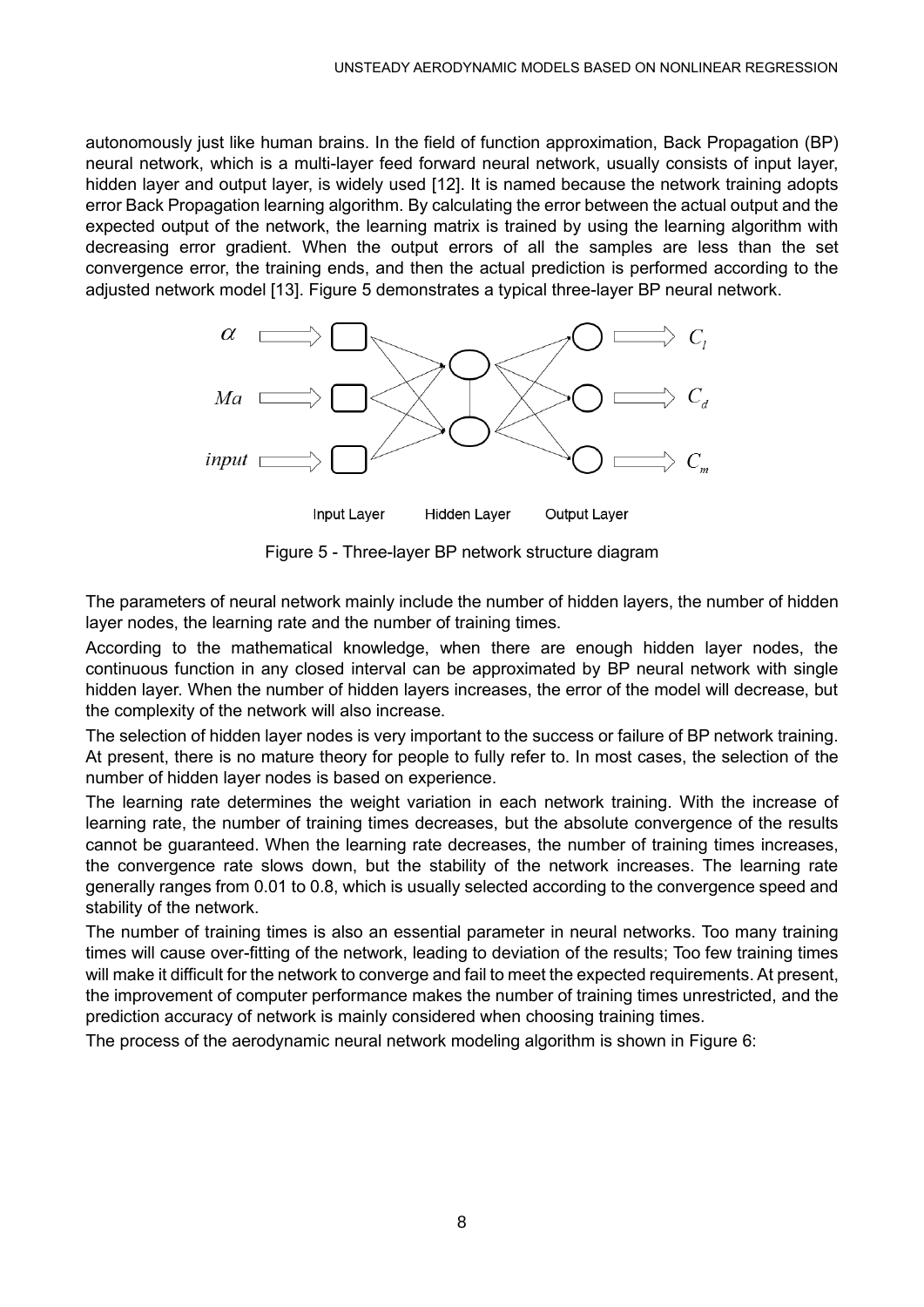

Figure 6 - Neural network modeling process

## <span id="page-8-0"></span>4.2 Comparison of Neural Network Model and Simulation Data

Based on the unsteady aerodynamic data calculated by the CFD method, we acquire the predicted values of the unsteady aerodynamic neural network model of the aircraft at large angles of attack by the nonlinear regression analysis method and compare them. The comparison between the predicted values of the neural network model and the calculated value of numerical simulation is shown in [Figure 7.](#page-9-0) The calculation conditions are: velocity  $V = 68 m/s$  , Law of model motion  $\alpha = \alpha_0 + \alpha_m \sin(\omega t)$ , where  $\alpha_0 = 9^\circ$ ,  $\omega = 10.88928$ ,  $\alpha_m = 5^\circ, 10^\circ$ . The corresponding reduced frequency  $k = \omega c / 2V = 0.08$  . The neural network adopts a three-layer structure. The input parameters of the BP network include time, angle of attack, and the pitching angle velocity. And the output parameters of the network are  $\,C_{_l},C_{_d},C_{_m}\,$  that represent lift coefficient, drag coefficient and pitching moment coefficient, respectively. For the parameters of the neural network, through several attempts, the error is minimum when the number of hidden layer nodes is set as 9, so the number of hidden layer nodes is set as 9, the learning rate is set as 0.01, and the number of training times is set as 5000. The training dataset is the whole CFD result of corresponding case when we build the models. And the test dataset is the same as the training dataset. In the figure, BP represents the neural network model.

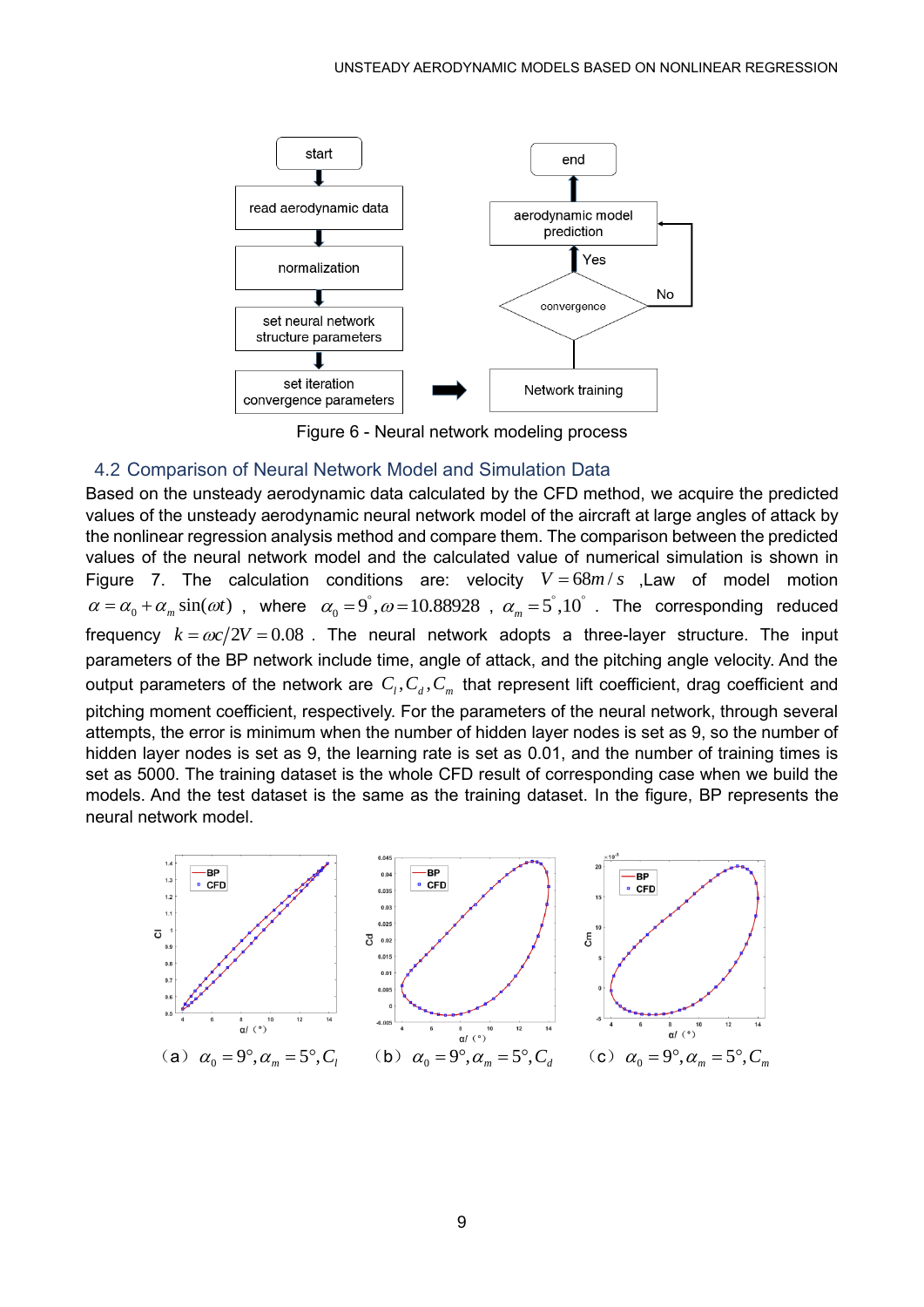

<span id="page-9-0"></span>Figure 7 - Comparison of predicted values of neural network model and calculated values of CFD method

As can be seen from the figure, no matter when the amplitude and angle of attack are relatively small or large, the unsteady aerodynamic neural network model can predict the corresponding results well, and the accuracy is even higher. As for the highly nonlinear characteristics of aerodynamic force at high angles of attack, the neural network model can also handle it well. In order to better reflect the applicability of the neural network model, we calculate the aerodynamic forces of NACA0015 airfoil under forced pitch oscillation, and use the BP neural network to train and predict. The calculation under forced pitch oscillation, and use the BP neural network to train and predict. The calculation condition<br>conditions are:  $\textit{V} = 68 m$  /  $\textit{s}$ , $\alpha$  =  $9°$  +  $5°$   $\text{sin}(9.52* t)$  , and the corresponding reduced  $k = 0.07$ . The comparison between output values of the model and numerical simulation values is depicted in [Figure 8:](#page-9-1)



(a)  $\alpha_m = 5^\circ, k = 0.07, C_l$ (**b**)  $\alpha_m = 5^\circ, k = 0.07, C$ (c)  $\alpha_m = 5^\circ, k = 0.07, C$ 

<span id="page-9-1"></span>Figure 8 - Comparison of predicted values of neural network model and calculated values of CFD method for a NACA0015 airfoil (k=0.07)

It can be seen that the unsteady aerodynamic neural network model does not need to know the specific mathematical expression form of the model, but only needs a certain amount of aerodynamic data. Moreover, the neural network model has high accuracy and good applicability, without considering the intermediate complex process, so it has a good application prospect in the future.

# **5. Conclusion**

In this paper, we use the nonlinear regression analysis method to establish the unsteady aerodynamic state space model and neural network model for the aircraft at large angles of attack. The following conclusions are obtained:

1) The traditional state space model has clear physical meaning. The precision of the model can be improved and the error can be reduced by adding parameters and changing the form of differential equation;